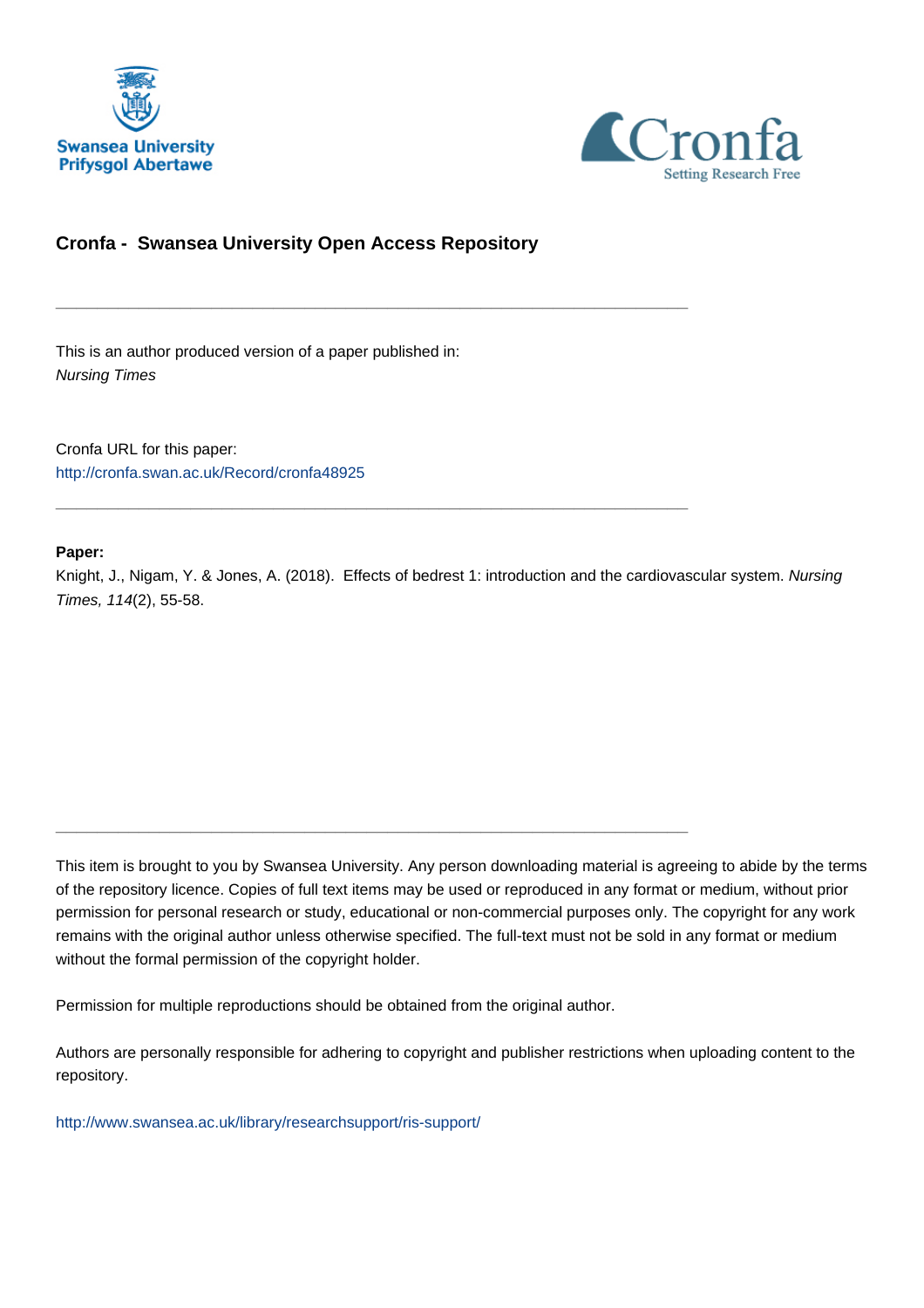# Clinical Practice Systems of life **Bedrest**

**Keywords** Heart deconditioning/ Fluid shift/Orthostatic hypotension

**This article has been double-blind peer reviewed**

## In this article...

- Brief history of bedrest as a therapeutic intervention
- How immobility and a supine position affect the cardiac system
- Mechanism of orthostatic hypotension

# **Effects of bedrest 1: introduction and the cardiovascular system**



Self-assessment

## Key points

**The therapeutic value of bedrest started to be questioned in the mid-1940s** 

**Prolonged bedrest can have harmful effects on body, mind and function** 

**Older patients may still spend between 71-83% of their time in hospital lying down** 

**Cardiovascular effects of bedrest include dehydration, reduced venous return, increased heart rate and deconditioning** 

**The risk of orthostatic hypotension is higher in people who have been confined to bed** 

**Authors** John Knight is senior lecturer in biomedical science; Yamni Nigam is professor in biomedical science; both at the College of Human Health and Science, Swansea University. Aled Jones is reader in patient safety and healthcare quality at Cardiff University.

**Abstract** Until the mid-20th century, bedrest was considered a beneficial intervention that helped people heal and recuperate – although Hippocrates had already noted the risk of loss of muscle, bone and tooth. Today there is greater recognition of bedrest's negative effects on body and mind, and of the need to minimise these. This series explores the effects of immobility and bedrest on the human body and the psychological wellbeing of patients. After outlining a brief history of the perception of bedrest, this first article looks at how it affects the cardiovascular system.

**Citation** Knight J et al (2018) Effects of bedrest 1: introduction and the cardiovascular system. *Nursing Times* [online]; 114: 12, 54-57.

The human body has evolved to<br>function optimally in the upright<br>position for around 16 hours per<br>day. The average adult sleeps<br>8-0 hours per day. during which the body is function optimally in the upright position for around 16 hours per day. The average adult sleeps

8-9 hours per day, during which the body is normally in a supine (recumbent) position. Research has revealed that consistently sleeping more than nine hours or less than eight hours per day negatively affects physiological, psychological and cognitive function (Van Dongen et al, 2003). This six-part series explores the effects of immobility and bedrest on the systems of the body and also on patients' psychological wellbeing. This first article summarises the history of therapeutic use of bedrest then discusses its effect on the cardiovascular syste

### **Shifting perceptions of bedrest**

Periods of prolonged bedrest (lasting over 24 hours) have been prescribed to patients since the time of Hippocrates (circa 450BC). Bedrest was widely believed to facilitate the process of healing and help people recuperate. Hippocrates himself may have been one the first physicians to

recognise the potential harm of confining patients to bed, noting the risk of progressive loss of muscle, bone and tooth (Chadwick and Mann, 1950).

Bed-rest as an aid to recuperation was rare before the 19th century, when larger families meant most people could not afford to take to their beds as they would risk destitution. There was also a fear (sometimes justified) that taking to bed often meant never getting up again (Sprague, 2004).

From the 1860s right through to the mid-1950s, the use of bedrest as an aid for recuperation increased. As late as the 1960s, it was still common practice for health professionals to routinely prescribe strict (sometimes enforced) bedrest. Standard periods of prescribed bedrest were four weeks following a myocardial infarction, three weeks after hernia surgery and two weeks following childbirth (Corcoran, 1991).

The value of bedrest as a therapeutic intervention started to be questioned in the mid-1940s. In the Second World War, it was noted that, when forced to mobilise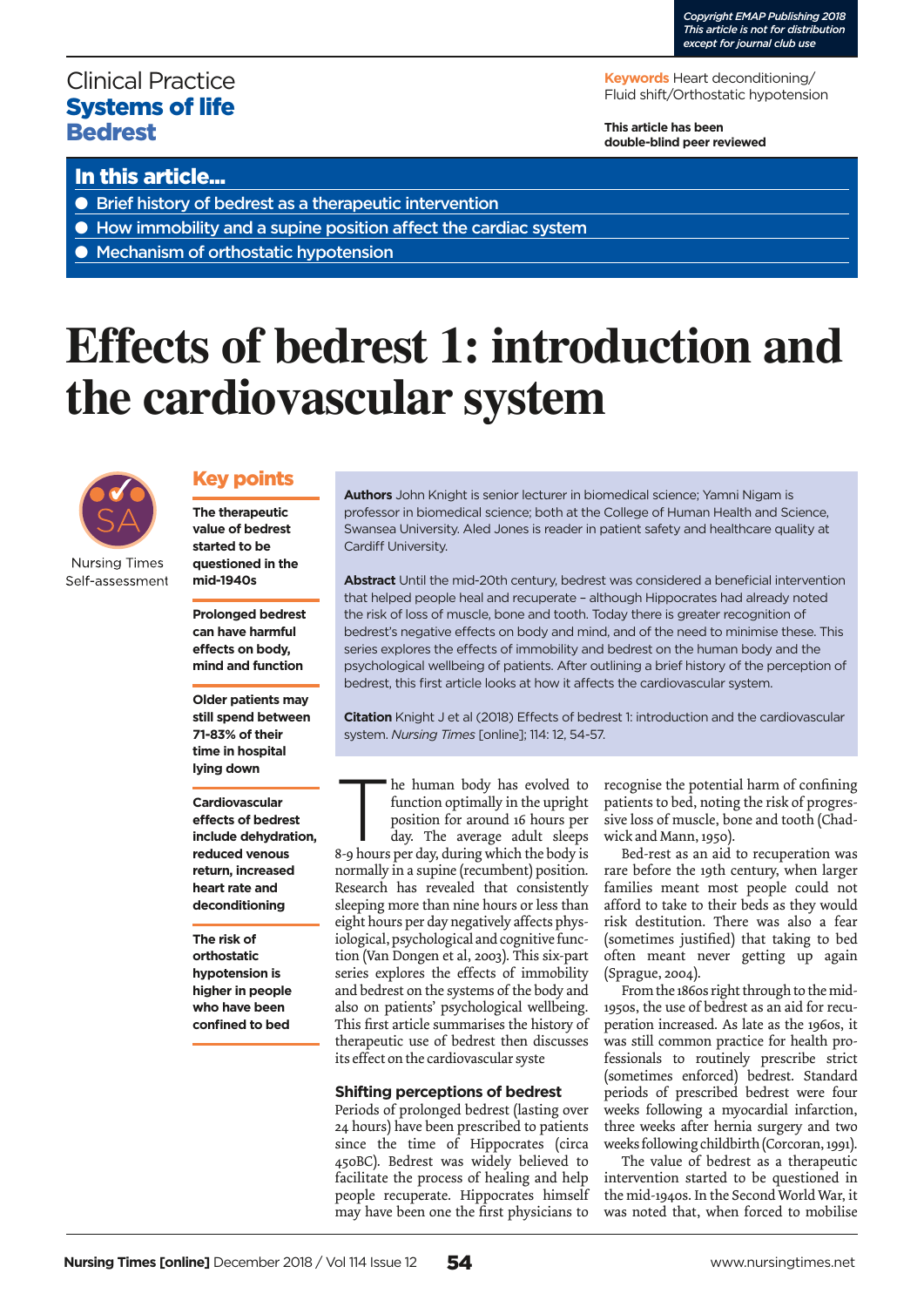# Clinical Practice Systems of life

quickly (due to a lack of available bed space), soldiers recovered more quickly from injuries and infections. Around the same time, aeronautics research began to examine the effects of immobility and weightlessness on human physiology in preparation for space flights. These studies confirmed that prolonged immobility was detrimental to human health, adversely affecting all major organs (Sprague, 2004).

Further evidence of the beneficial effects of early mobilisation came in the 1960s from the forced rapid remobilisation of casualties during the Vietnam War. The importance of correctly positioning soldiers in bed and the benefits of range-ofmotion and strengthening exercises also became apparent (Hertzman, 1968).

Surprisingly, although the potentially harmful effects of prolonged bedrest have been documented for centuries, current research is still relatively sparse and far from complete. Even today, patients aged 65 years and over can spend 71-83% of their time in hospital lying down (Fox et al, 2018). Long periods of bedrest can lead to 'bedrest dependency', which is characterised by limited upright activity, a compulsion to return to bed quickly and, sometimes, a refusal to get up (Fox et al, 2009). Recently, there have been calls and action to end the 'pyjama paralysis' in UK hospitals, and get inpatients out of their beds and nightwear and into their day clothes, in an effort to speed up their recovery (Oliver, 2017).

## **Effects on the cardiovascular system**

After periods of prolonged immobility, the cardiovascular system undergoes dramatic and extensive changes. Water loss and a phenomenon called cardiac deconditioning are triggered by a shift and redistribution of fluids in the supine body. Fig 1 summarises the changes that take place in the cardiovascular system – as well as those in the respiratory and haematological systems, which will be covered in the second article in this series.

## **Gravity and fluid shift**

When the body is upright, the fluids within it are continually exposed to the effects of gravity. This encourages lymph and blood to move downwards into the lower limbs. The human body has adapted to minimise these gravity-associated fluid shifts. Most largeand medium-size veins and lymphatic vessels possess reinforced valves that close to prevent the downward flow of blood and lymph (VanPutte et al, 2017). However, even with such adaptations, 75% of the total blood



volume in an active person is found in the distensible veins below the level of the heart.

When a person is confined to bed, the effects of gravity are negated, resulting in a gradual shift of fluids away from the legs towards the abdomen, thorax and head. Research has revealed that bedrest for longer than 24 hours results in a shift of around one litre of fluid from the legs to the chest. This temporarily increases venous return to the heart and elevates intracardiac pressure (Perhonen et al, 2001a).

### **Diuresis and dehydration**

Fluid balance in the human body is regulated by several hormones. Increases in blood volume and venous return stretch the right atrium of the heart, which

stimulates the release of the hormone atrial natriuretic peptide (ANP). This is a powerful diuretic and its effects are to increase urine output and decrease blood volume. Conversely, decreases in blood volume and pressure are detected as reduced stretch within the aortic arch and carotid sinus baroreceptors; this stimulates the release of antidiuretic hormone (ADH), which stimulates water reabsorption in the kidneys, thereby reducing urine output and increasing blood volume.

In a healthy, mobile person, the antagonistic effects of ANP and ADH (together with the actions of other hormones) are effective at maintaining fluid balance. However, in prolonged bedrest, the delicate interplay between these two hormones is disrupted.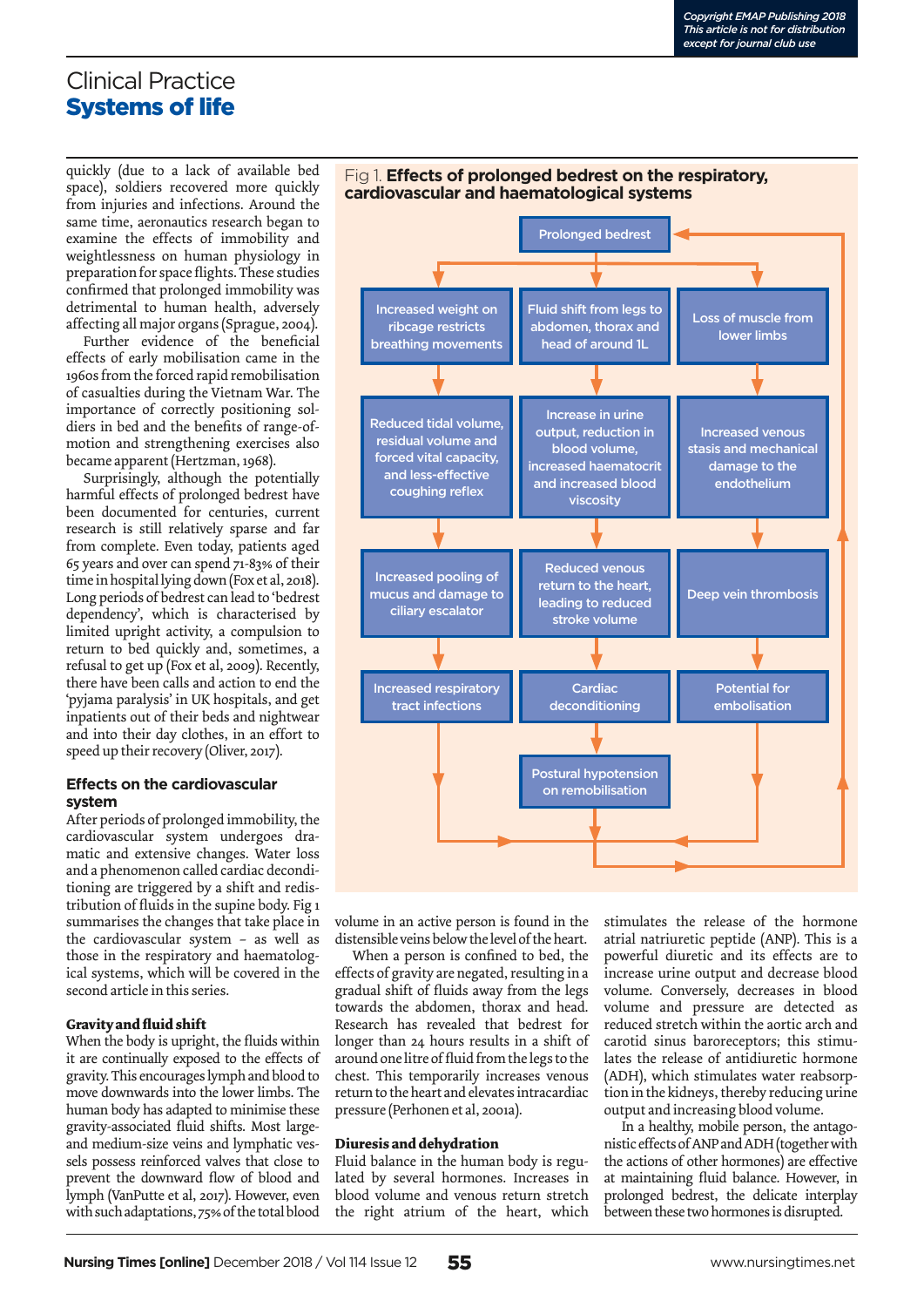## Clinical Practice Systems of life

In a person confined in a supine position, the shift of blood from the legs into the thorax increases atrial stretch, which stimulates the release of ANP. This initiates diuresis, leading to significant water loss. The same shift of blood also stretches the aortic arch and carotid sinus baroreceptors, which reduce the release of ADH. As the levels of plasma ADH fall, less water is reabsorbed in the kidneys, thereby amplifying the diuretic effect of ANP.

Bedrest is also associated with an increase in sodium excretion by the kidneys and, as water tends to follow sodium, this leads to sodium diuresis that contributes to the reduction in plasma volume (Chobanian et al, 1974). These changes result in a significant increase in urine output and a progressive reduction in blood volume, which can lead to dehydration and contribute to orthostatic hypotension (OH, also known as postural hypotension).

Health professionals can ensure patients in bed for prolonged periods stay well hydrated by monitoring fluid intake and urine output, and adjusting fluid intake based on these observations as well as on blood results and any pre-existing medical conditions that may affect fluid status. Patients will often need help to sit up in bed and drink; many will find adapted drinking cups helpful although recently there has been a campaign to end the use of beakers because of view that their use can infantalise patients and may increase the risk of aspiration pneumonia (De Castella, 2018). Older patients who are in poor health or forgetful may need to be reminded to drink regularly; some will require intravenous infusion to stay adequately hydrated.

#### **Reduced muscle pump function**

The skeletal muscles of the legs, particularly the calf muscles, play an important role in compressing the major veins in the legs. This helps to force blood upwards against the natural pull of gravity, ensuring adequate venous return to the heart (VanPutte et al, 2017).

Prolonged bedrest rapidly leads to skeletal muscle atrophy (sarcopenia) throughout the body (Fig 2). Insulin promotes the uptake of glucose by the muscles, providing energy for muscle contraction. With prolonged bedrest, muscle fibres become less sensitive to insulin and, as a result, there is less glucose to power muscular contraction (Dirks et al, 2016).

A study of men who underwent 17 weeks of bedrest showed significant loss of muscle tissue from the major muscle groups of the legs (thigh and calf), which resulted in

reduced strength in the lower limbs (Leblanc et al, 1992). Loss of muscle tissue in the legs reduces the muscle mass available to squeeze the walls of the veins, thereby impairing the skeletal muscle pump function and significantly reducing venous return. Patients confined to bed have an impaired skeletal muscle pump until they remobilise, so they should be encouraged to do simple foot and ankle exercises, such as rotating the foot in a circular motion, to encourage venous return.

Sarcopenia associated with bedrest contributes to significant reductions in lower-limb muscle strength, compounding the patient's inactivity (Kortebein et al, 2008). On mobilisation, those capable of exercising can find shortduration, high-intensity jumping (jump training) effective at restoring and maintaining lower-limb strength (Kramer et al, 2017). Patients' ability to exercise should be carefully assessed; those who are frail, have pronounced OH or neurological conditions that may affect coordination will need a gradual introduction of exercise.

#### **Changes in stroke volume**

According to the Frank-Starling principle, the greater the volume of blood entering the heart during diastole (when the ventricles are relaxed), the greater the volume ejected during systolic contraction (stroke volume). As prolonged bedrest leads to progressive reductions in blood volume and impairs venous return, there is a gradual reduction in the diastolic volume and stroke volume declines. To counteract this decrease in stroke volume and maintain sufficient cardiac output, a gradual increase in heart rate normally occurs in patients confined to bed. After four weeks

of bedrest, the resting heart rate has typically increased by around 10 beats per minute (bpm). Similarly, the heart rate after exercise is up to 40bpm faster in patients who have just had a period of bedrest, and their tolerance of exercise will not fully normalise until 5-10 weeks after remobilisation (Corcoran, 1991).

#### **Cardiac deconditioning**

Like skeletal muscle fibres, cardiac muscle fibres need the stress of physical work to be maintained; the principle of 'use it or lose it' applies. As stroke volume decreases, the myocardium (heart muscle) has less and less work to do and starts to atrophy. Myocardial thinning, particularly in the ventricular regions, is common in patients confined to bed and has been recorded in both men and women (Dorfman et al, 2007).

Magnetic resonance imaging has shown that after six weeks of bedrest, the total mass of the left ventricle decreased by around 8% and the thickness of the left ventricular wall reduced by around 4% (Perhonen et al, 2001b). As the left ventricle is responsible for ejecting blood into the systemic circulation, it is reasonable to assume that myocardial thinning associated with immobility will greatly reduce the effectiveness of the heart as a pump. However, cardiac deconditioning can be reduced by encouraging immobilised patients to do exercises that aid venous return and increase stroke volume – provided it is safe for them to do so.

#### **Orthostatic hypotension**

When moving from a sitting or supine position to a standing position, blood and lymph naturally tend to rush downwards into the lower limbs under the influence of



Fig 2. **Reduced efficiency of skeletal muscle pump after prolonged bedrest**

PETER LAMB